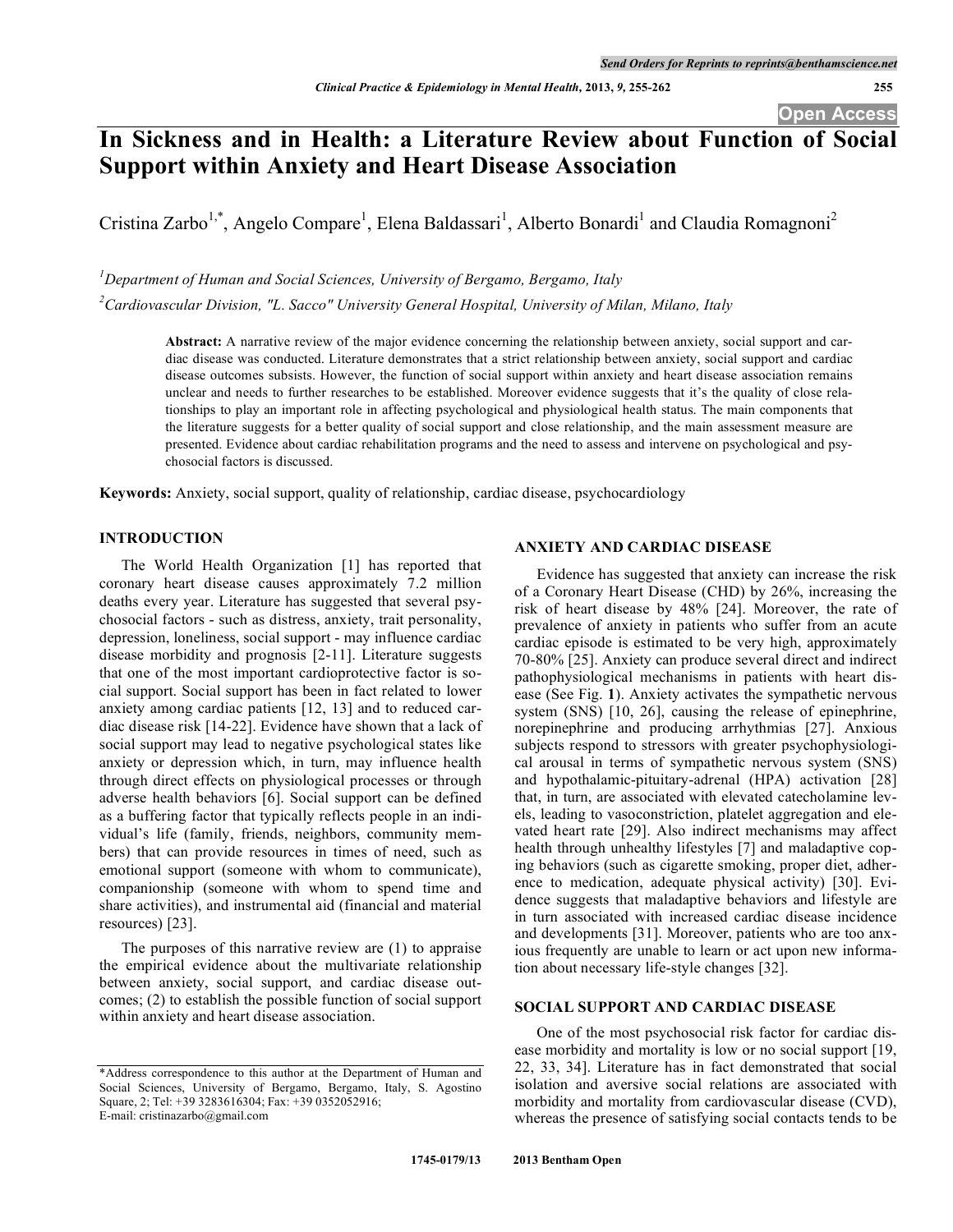

**Fig. (1).** Direct and indirect mechanisms of anxiety on cardiac disease.



**Fig. (2).** Models of social support function proposed by Cohen and Wills (1985).

associated with better cardiovascular health and a lower probability of premature death from CVD [35, 36]. High levels of social support can be in fact cardioprotective [37].

Social support may contribute to health status in several ways. Two are the most important models, proposed by Cohen and Wills [23]. The so-called buffering model posits that social support protects persons from the potentially pathogenic influence of stressful events. The alternative model, the so-called main-effect model, suggest that social resources have a beneficial effect by providing positive experiences and stability in life situation, irrespective of whether persons are under stress or not (See Fig. **2**). Evidence has suggested the validity of both models, in particular structural social support was found to work mainly in a direct way (main effect), whereas functional social support was especially helpful in stressful situations (buffering model). Studies have focused in particular on one of the most important close relationship, that with an in intimate partner, and have found that patients' survival depend highly on supportive ties to his partner [38-41]. Poor marital quality is an important prognostic factor for myocardial infarction (MI) [42], for congestive heart failure [43] and for mortality [42, 44, 45]. Satisfaction has been found to be one of the most important component of the close relationship to predict outcome on psychological and physical health. Literature has in fact shown that high satisfaction with the marriage correlates with low depression scores and positive adjustment [46-48] and lower probability to have a metabolic syndrome [49]. Moreover, partner's overprotective behaviors have been related to negative effect of marital support [50], whereas positive effects have been associated with adherence to medical regimens, psychosocial well-being and quality of life [46, 51].

#### **SOCIAL SUPPORT AND ANXIETY**

Anxiety can be defined as a negative affective state resulting from an individual's perception of threat, characterized by a perceived inability to predict, control or gain the preferred results in given situations [52]. Evidence has suggested that this condition may be moderated by perceived social support [53, 54]. Studies have in fact found that behavioral expressions of threat and anxiety are significantly moderated by the perceived availability of social support [53] and that social support from friends attenuates self-rated anxiety in people when they are confronted with a stressor [54].

In contrary, literature has suggested that those who suffer from certain psychiatric disorders, such as anxiety, do so in response to interpersonal disturbances or that the disorder is maintained by interpersonal problems [55, 56]. Evidence suggests that improving the individual's ability to utilize social support networks and managing interpersonal deficits are important factors to improve anxiety symptomatology [57, 58].

# **THE FUNCTION OF SOCIAL SUPPORT WITHIN THE LINK BETWEEN ANXIETY AND HEART DIS-EASE**

Very few studies have focused on the function of social support within the link between anxiety and heart disease. Moreover these studies have found different results. Closa Leon *et al.* [59] have conducted an observational study on one hundred and one patients scheduled for elective coronary angiography and have found, as expected, that participants who reported lower levels of social support were more anxious about undergoing surgery and reported more cardiac symptoms [59]. Findings of this study suggest so that patients awaiting angiography who have more social support from family and friends experience lower levels of anxiety concerning the anticipated medical procedure and report fewer cardiac symptoms, than their more socially isolated counterparts. Data of this study didn't support the hypothesis that social support may moderate the relationship between anxiety and cardiac symptoms. Authors have then suggested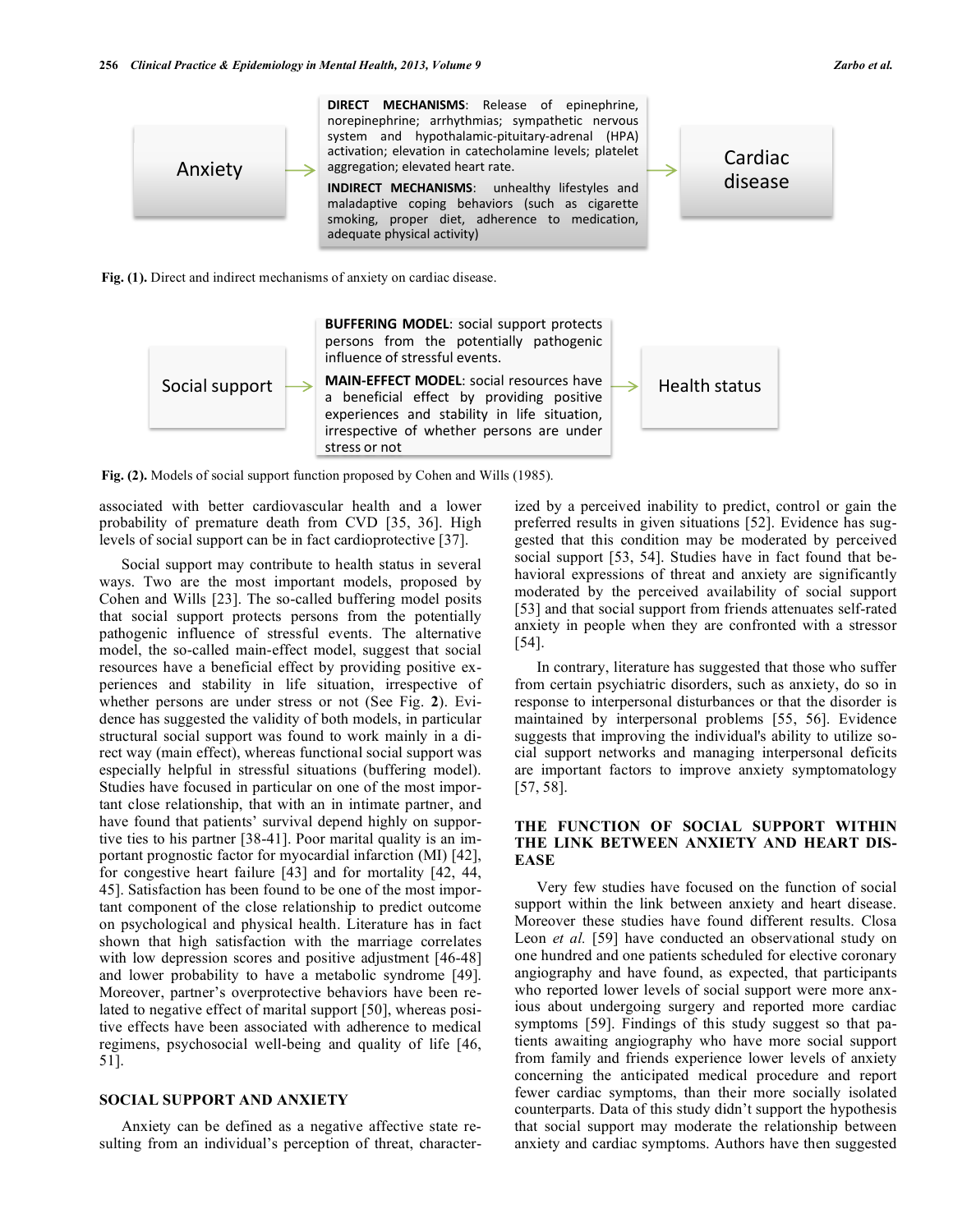Volz *et al.* [60] have conducted a 3 years prospective cohort study on one hundred eleven patients having participated in an exercise based ambulatory cardiac rehabilitation program and have found that social support weakens the impact of severe anxiety on cardiac related readmission, suggesting the possible protective effect of social support in cardiac patients, that might be investigated in future studies [60].

Turner *et al.* [61], instead, have conducted an observational study on 389 records for cardiac rehabilitation outpatients and have found that social support was not associated with anxiety or depression scores and did not play a moderating role between depression or anxiety and admissions and length of stay [61]. Results have revealed instead that higher levels of anxiety symptoms were associated with younger age, female gender, those who worked outside the home (versus retired or self-employed), and current smokers. However these negative findings concerning the role of social support may be due to the proxy measures used to assess social support (Married: Yes/No; Lives alone: Yes/No), that didn't evaluate the quality of the social support [61].

# **SPECIFIC COMPONENTS OF SOCIAL SUPPORT RELATED TO PSYCHOLOGICAL AND PHYSIO-LOGICAL HEALTH OUTCOMES**

Evidence suggests that receiving beneficial support is associated with better mental and physical health [62]. Despite that, literature has suggested that the mental and physical health benefits of close relationships are moderated by their affilliative quality [63-65], suggesting that not all relationships contribute to positive physical and mental health. We then present below the main components that the literature suggests for a better quality of social support and close relationships.

### **EMPATHY**

Empathy has been defined as a cognitive phenomenon in which one person attempts to understand the internal state of another person [66]. Evidence has suggested that both its cognitive and affective facets are associated with important social behaviors [67], such as acting in less aggressive ways [68], experiencing less interpersonal conflict [69], and being more helpful to those in need [70], and engaging in greater self-disclosure. Empathy has important implication so for physical and mental health. Literature has in fact show that exists a curvilinear relationship between cardiac activation and emotional empathy, with heart rate decelerations occurring in mildly distressing situations characterized by otheroriented emotions and heart rate accelerations occurring in highly distressing situations [71].

# **ATTACHMENT**

Bowlby [72-74] has defined the infant attachment as a behaviour that help child to maintain proximity to a caregiver and to promote security and survival. The quality of the attachment relationship has a great impact on child's

developing personality and the way people view themselves and the social world [75-78]. Attachment behavioural system then will be activated in adult age in response to stressful or threatening events [74, 79] and will influence the quality of close relationships (e.g. parents, friends, romantic partners), physical health, psychological well-being and dyadic functioning [80-83]. Literature suggests in fact that individuals reporting insecure attachments experience lower self-esteem and emotional wellbeing, lower levels of self-perceived strengths [84, 85], more problems in conflict management, less positive communication in couple relationships [83, 86], greater distress in dyadic relationships [87]; show higher disability levels [88] and negative mental health [89, 90]. Anxious attachment ratings were associated with several worse cardiac conditions involving the cardiovascular system, including stroke, heart attack and high blood pressure [91]. On the contrary, individuals with more secure attachment styles and better integration into their social networks report higher quality relationships, more effective support from their partners, and more positive expectations about partner support [92, 93].

### **COMMUNICATION**

Evidence suggest that optimal communication (i.e. clarity, open emotional expression) and shared decision making during a traumatic event can improve quality of life [94, 95], specially for couples. The way couples communicate has been consistently linked with relationship outcomes, with specially concerning to aspects of couples' discussions : the topic being discussed and how difficult the couple perceives the topic to be [96, 97]. Family communication has been conceptualize as an important component of the adaptive coping mechanisms for managing family tension for chronic patients, including concepts such as listening, speaking, clarity, respect within the family and decision making [98, 99].

# **INTIMACY**

Literature has suggested that intimacy may be beneficial for physical health and psychological well-being [100-104]. Several studies has in fact shown that the lack of intimacy with friends and romantic partners is related to depression [105, 106], higher loneliness and emotional distress [106, 107], more physical symptoms [104], and greater mood disturbance, especially following negative life events [108]. On the contrary, high levels of intimacy, defined in terms of affection and shared thoughts and feelings, may buffered the harmful effects of various stressors [109]. Patients with more intimate attachments to their spouses have been shown to adapt better to myocardial infarctions [45, 110].

# **ASSESSMENT OF SOCIAL SUPPORT**

Given the importance of social support for anxiety and cardiac disease incidence and prognosis, evidence suggests the importance to employ valid and complete assessment tools of it and its quality. The main instruments to evaluate social support or its components are presented below.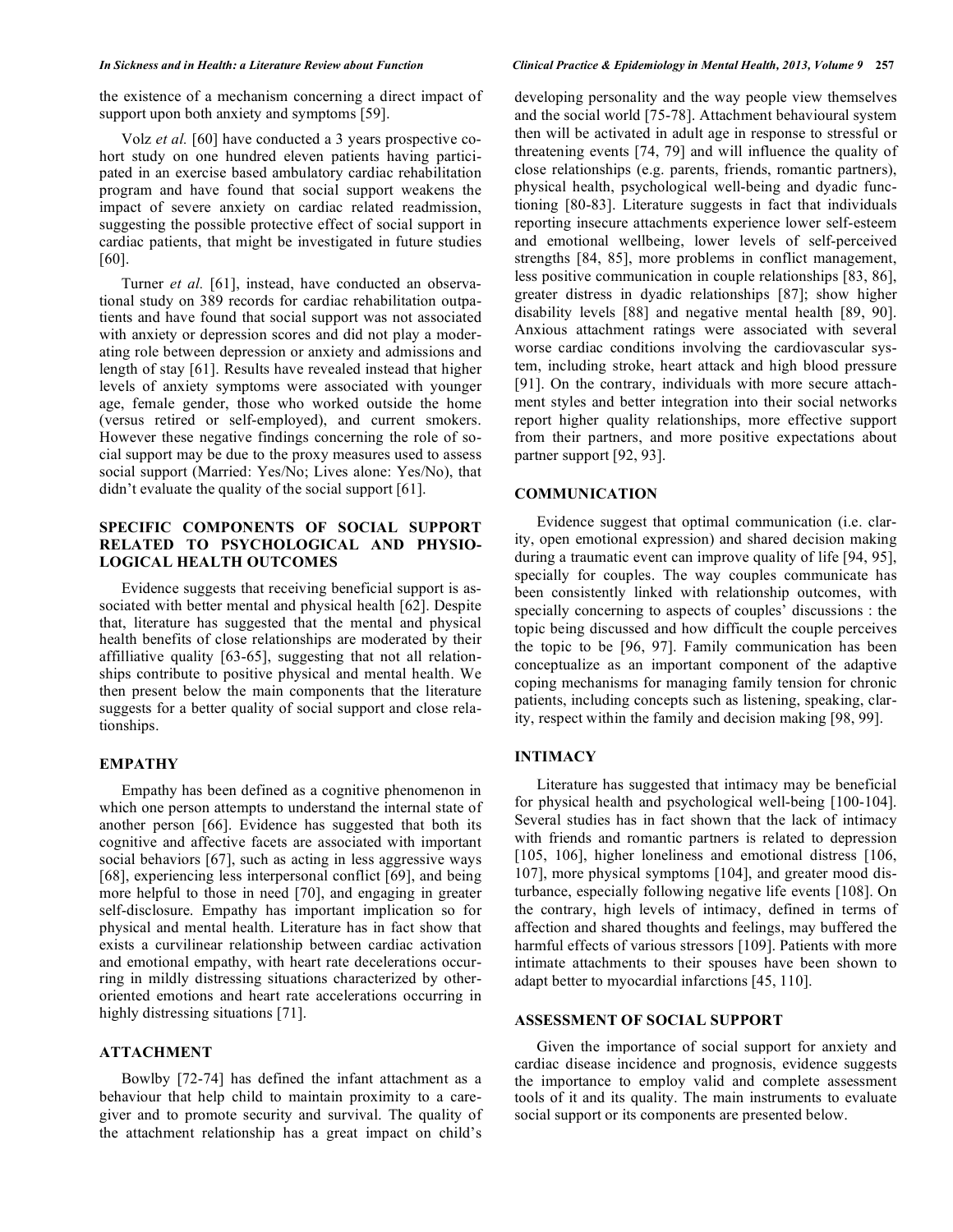### **SOCIAL NETWORK INDEX (SNI)**

The Social Network Index [111] assesses subjects in 12 types of social relationships, including relationships with a spouse, parents, parents-in-law, children, other close family members, close neighbors, friends, workmates, schoolmates, fellow volunteers, members of groups without religious affiliations and members of religious groups. One point is assigned for each type of relationship for which subjects indicate that they speak to someone in that relationship at least once every 2 weeks. The SNI has been used in recent studies and shows high levels of predictive validity for a variety of health outcomes [112, 113].

#### **ENRICHD SOCIAL SUPPORT INSTRUMENT (ESSI)**

The ENRICHD Social Support Instrument (ESSI) is a measure derived from questions on the Medical Outcomes Survey and earlier work examining the influences of social support [19, 21, 114]. The ESSI is a seven-item measure that assesses the four defining attributes of social support: emotional, instrumental, informational, and appraisal [115-118]. The ESSI has demonstrated acceptable internal consistency and has shown to correlate positively with other social support instruments and negatively with measures of depression [115]. Moreover, the ESSI appears to be a valid and reliable measure of social support in patients undergoing treatment for coronary artery disease [119]

# **REVISED ADULT ATTACHMENT SCALE (AAS)**

The Adult Attachment Scale [120] consists of 18 items scored on a 5 point likert-type scale ranging from 1 (not at all characteristic) to 5 (very characteristic), assessing the general orientation toward close relationship. The AAS contains three subscales, each composed of six items, assessing close, depend, and anxiety attachment. The close subscale measures the extent to which a person is comfortable with closeness and intimacy. The depend subscale assesses the extent to which a person is comfortable depending on others and believes that people can be relied. The anxiety subscale measures the extent to which a person is worried about being rejected and abandoned by others. Studies have shown that cronbach's alpha coefficients are higher than 0.7 and the discriminatory validity in anxiety and close-dependence dimension is good [121].

#### **CLOSE PERSONS QUESTIONNAIRE (CPQ)**

The Close Persons Questionnaire [122] assesses support received from and provided to a maximum of four nominated close persons. Subjectively defined degree of closeness and the social role of the person are the criterion for inclusion as a close person. Subjects are first asked to record the number of persons he/she "feels very close to", and then are asked to specify the first closest person, the role of that person, and their gender. This is repeated for up to four close persons. Fifteen questions assess "qualitative" types of support from and to each of the close persons during the last 12 months, assessing three main components of social support: (1) confiding/emotional support, (2) practical support, and (3) negative aspects of relationships.

#### **UCLA LONELINESS SCALE**

The UCLA Loneliness Scale is a measure of one's subjective feelings of loneliness as well as feelings of social isolation. The measure has been revised two times since its first publication; once to create reverse scored items, and once to simplify the wording. Items for the original version of the scale were based on statements used by lonely individuals to describe feelings of loneliness [123]. The questions were all worded in a negative or "lonely" direction, with individuals indicating how often they felt the way described on a four point scale that ranged from "never' to "often." Due to concerns about how the negative wording of the items may have affected scores, a revised version of the scale was developed and published including 10 items worded in a negative or lonely direction and 10 items worded in a positive or non-lonely direction [124]. Recently, Version 3 of the UCLA Loneliness Scale has been published [125]. In this most recent version of the scale, the wording of the items and the response format has been simplified to facilitate administration of the measure to less educated populations, such as the elderly. Scores on the loneliness scale have been found to predict a wide variety of mental and physical health outcomes .

# **CARDIAC REHABILITATION AND PSYCHOLOGI-CAL INTERVENTIONS**

Cardiac rehabilitation is an evidence-based practice that includes secondary prevention measures involving the modification of lifestyle behaviors and drug intervention to minimize the risk of further cardiac events and to improve symptoms in patients suffering with cardiac disease [126-128]. Evidence suggests that cardiac rehabilitation and effective secondary intervention can reduce coronary events and improve quality of life [126], causing beneficial effects in the following domains: mortality, exercise tolerance, functional capacity, lipid levels, blood pressure, symptoms of angina and dyspnea, weight loss, smoking behavior, stress level and psychosocial functioning [129, 130]. Considering the great importance of psychological factor, such as anxiety and social support, an effective cardiac rehabilitation (CR) might then include psychological interventions. Literature has shown that both anxiety and social support may be addressed by CR and play an important role in CR programs instituted following a coronary event [131-133]. In particular, evidence has suggested that cognitive behavior therapy is one of the most effective intervention for cardiac patients with anxiety [7]. In cognitive behavior therapy, patients are taught to restructure anxiety-provoking thoughts leading to panic attacks, are taught relaxation techniques to counteract stress and anxiety, and are given exposure therapy to desensitize themselves to stressful stimuli. This therapy conveys the message to the patient that it is possible to learn selfmanagement techniques and methods that will most likely allow them to discontinue medications within 6 months to 1 year. However, other forms of psychotherapy, such as psychoanalytic, interpersonal, and supportive therapies, can be effective as adjunctive therapies, but do not carry the wealth of evidence-based research demonstrating their effectiveness in the treatment of anxiety disorders [7]. Latest evidence suggests that complex intervention can be facilitated by the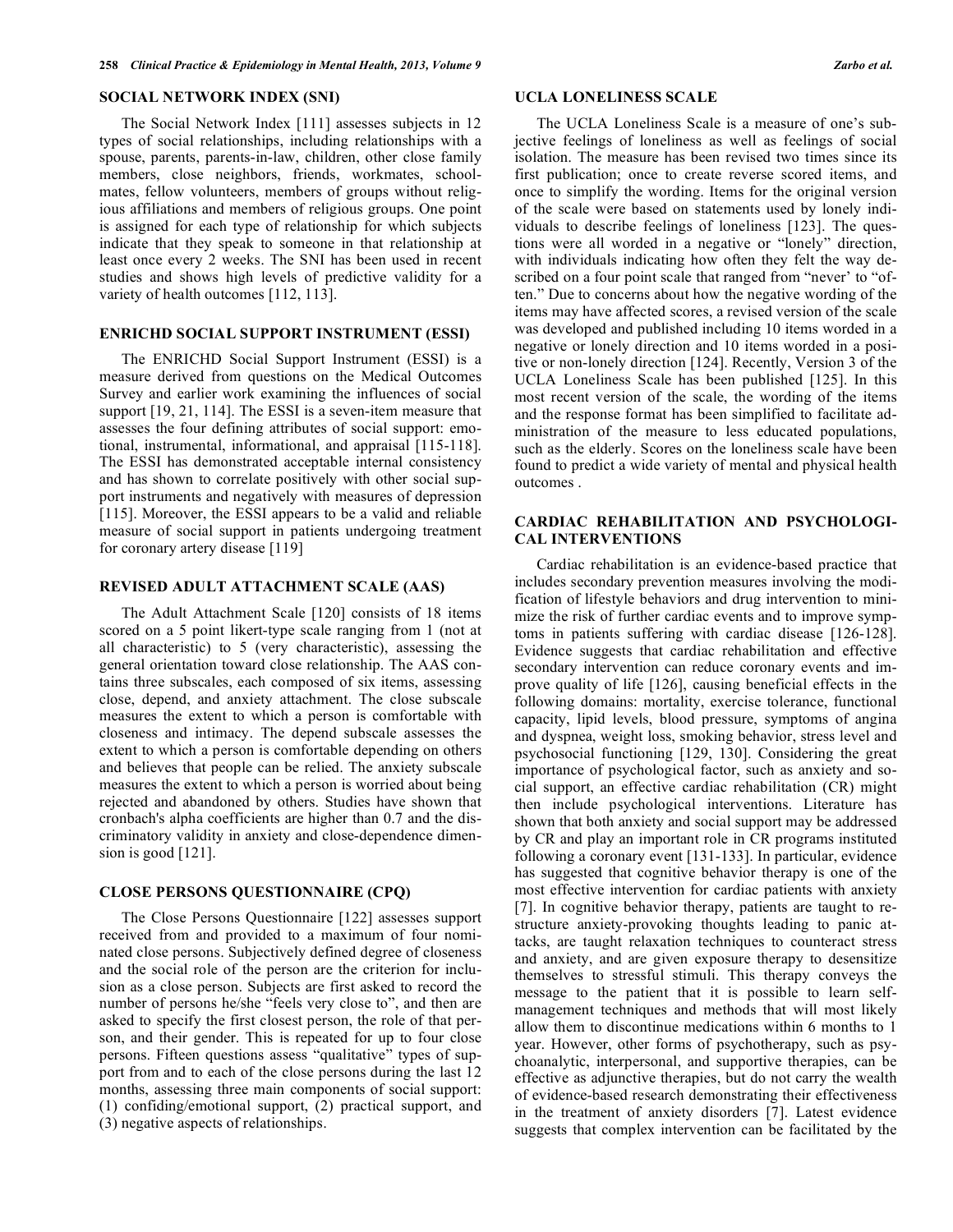#### **Table 1. Topic Aspects Emerged by Literature Review**

#### **Topic Aspects Emerged by Literature Review**

- Anxiety can increase the risk of a coronary heart disease through several direct and indirect pathophysiological mechanisms.
- Social support may contribute to health status through protects persons from the potentially pathogenic influence of stressful events (the buffering model) or by providing positive experiences and stability in life situation (the main-effect model).
- The majority of the studies suggests that social support play an important role on anxiety and cardiac disease outcomes association, but unclear is if: a. it has a direct impact on anxiety and cardiac disease outcomes; b. it weakens the impact of anxiety on cardiac disease outcomes.
- The function of social support is moderated by his quality, sustained by the presence of intimacy, good communication, secure attachment and empathy.
- Social Network Index (SNI), ENRICHD Social Support Instrument (ESSI), Close Persons Questionnaire (CPQ), UCLA Loneliness Scale, Revised Adult Attachment Scale (AAS) are the main assessment tools to evaluate social support.
- Cognitive behavior therapy is one of the most effective intervention for cardiac patients with anxiety.
- Cardiac rehabilitation might then psychological interventions, concerning anxiety and close relationship quality.
- It would be desirable that future research and clinical protocols consider the function of social support within anxiety and cardiac disease association.

use of telemedicine, which allows the remote control of considerable amounts of clinical data (e.g. ICAROS project) [134].

#### **CONCLUSION**

In this narrative review, studies that investigated the multivariate relationship between anxiety, social support and cardiac disease outcomes were presented (See Table **1**).

Analyzed literature has shown that a strict relationship between anxiety, social support and cardiac disease outcomes subsists. However, the function of social support within anxiety and heart disease association can't be established, because of the different results emerged by analyzed studies. The majority of the studies suggests that social support play an important role on anxiety and cardiac disease outcomes association, but unclear is if: a. it has a direct impact on anxiety and cardiac disease outcomes, as supported by Closa Leon *et al.* study [59]; b. it weakens the impact of anxiety on cardiac disease outcomes, as supported by Volz *et al.* study [60]. The last analyzed study by Turner *et al.* [61], indeed, hasn't found a specific role of social support within the link between anxiety and cardiac disease, probably because they have utilized a no standardized measure to assess only the presence of a spouse and a cohabitant, leaving out the evaluation of the quality of these close relationships. As literature has suggested, the function of social support is moderated by his quality [63-65], so it is important that future researches include the evaluation of the quality of a close relationship, that may be sustained by the presence of intimacy, good communication, secure attachment and empathy.

In conclusion, very few quantitative studies concerning the function of social support within anxiety and heart disease association were found. However, regarding the positive role of the quality of relationships, it would be desirable that future research and clinical protocols consider the psychological aspects of cardiac patients (Compare *et al.*, 2012; Grossi *et al.*, 2012) and the relational context of the patient as moderating variables.

#### **REFERENCES**

- [1] WHO. World Health Report 2002: reducing risks promoting healthy life. 2002 [cited 2003 30 October]; Available at: www.who.int/whr/2002/en/
- [2] Aldana SG, Whitmer WR, Greenlaw R. Effect of intense lifestyle modification and cardiac rehabilitation on psychosocial cardiovascular disease risk factors and quality of life. Behav Modif 2006; 30(4): 507-25.
- [3] Fukuoka Y, Lindgren TG, Rankin SH, Cooper BA, Carroll DL. Cluster analysis: a useful technique to identify elderly cardiac patients at risk for poor quality of life. Qual Life Res 2007; 16(10): 1655-63.
- [4] Rozanski A, Blumenthal JA, Davidson KW, Saab PG, Kubzansky L. The epidemiology, pathophysiology, and management of psychosocial risk factors in cardiac practice: the emerging field of behavioral cardiology. J Am Coll Cardiol 2005; 45(5): 637-51.
- [5] Claesson M, Burell G, Birgander LS, Lindahl B, Asplund K. Psychosocial distress and impaired quality of life--targets neglected in the secondary prevention in women with ischaemic heart disease. Eur J Cardiovasc Prev Rehabil 2003; 10(4): 258-66.
- [6] Rozanski A, Blumenthal JA, Kaplan J. Impact of psychological factors on the pathogenesis of cardiovascular disease and implications for therapy. Circulation 1999; 99(16): 2192-217.
- [7] Compare A, Germani E, Proietti R, Janeway D. Clinical psychology and cardiovascular disease: An up-to-date clinical practice review for assessment and treatment of anxiety and depression. Clin Pract Epidemiol Ment Health 2011; 7: 148-56.
- [8] Compare A, Zarbo C, Manzoni GM. Social support, depression, and heart disease: a ten year literature review. Front Psychol 2013; 4: 384.
- [9] Compare A, Bigi R, Orrego PS, Proietti R, Grossi E, Steptoe A. Type D personality is associated with the development of stress cardiomyopathy following emotional triggers. Ann Behav Med 2013; 45(3): 299-307.
- [10] Compare A, Proietti R, Del Forno D. Vulnerable personality and Takotsubo cardiomyopathy consequent to emotional stressful events: a clinical case report. Monaldi Arch Chest Dis 2011; 76(2): 99-103.
- [11] Compare A, Molinari E. Depression and cardiovascular rehabilitation outcome in MI patients: the mediation role of quality of couple relationship. Psychol Health 2004; 19(1): 33-34.
- [12] Idler EL, Kasl SV. Religion among disabled and nondisabled persons I: cross-sectional patterns in health practices, social activities, and well-being. J Gerontol B Psychol Sci Soc Sci 1997; 52(6): S294-305.
- [13] Frasure-Smith N, Lesperance F, Talajic M. The impact of negative emotions on prognosis following myocardial infarction: is it more than depression? Health Psychol 1995; 14(5): 388-98.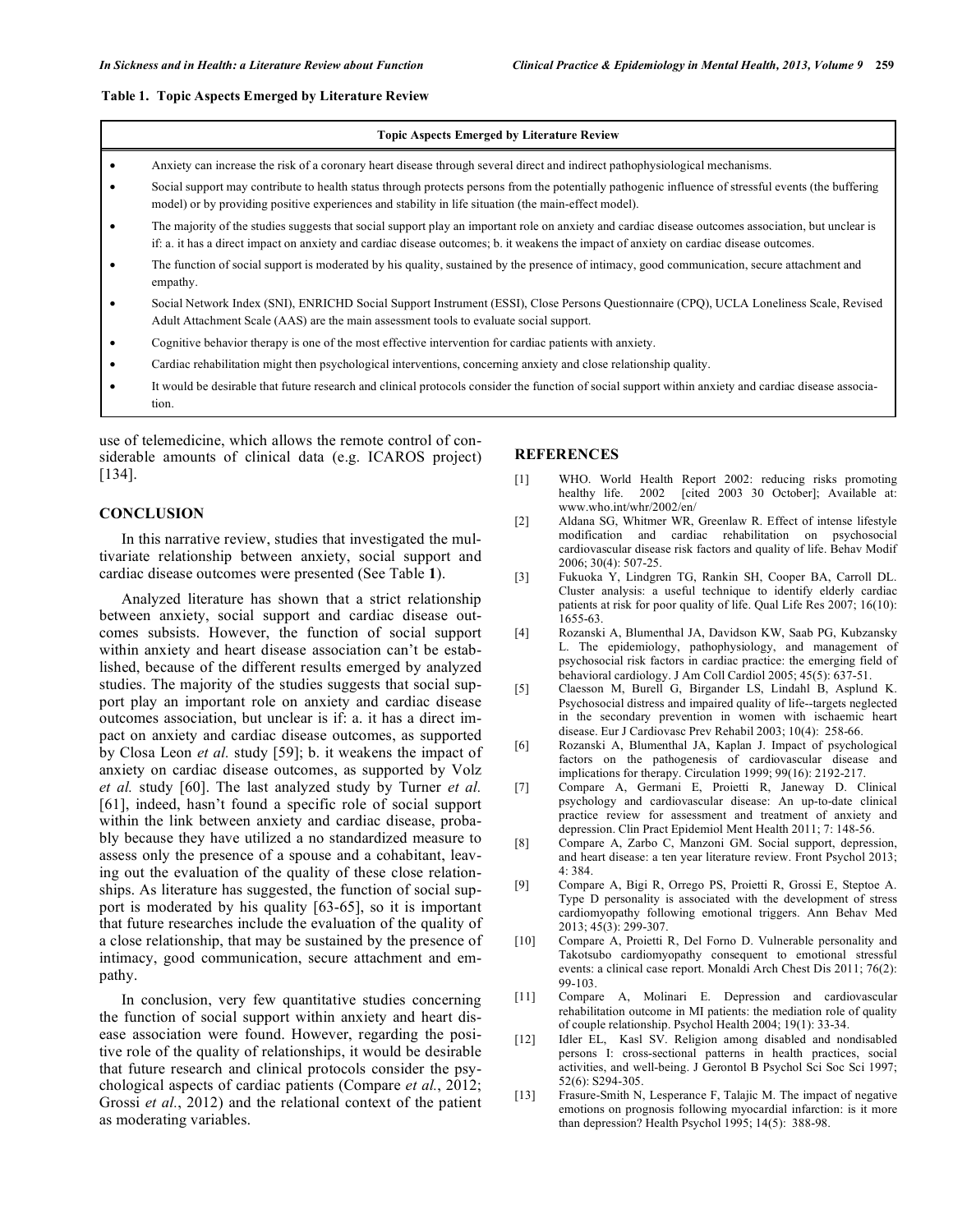- [14] Knox SS, Uvnas-Moberg K. Social isolation and cardiovascular disease: an atherosclerotic pathway? Psychoneuroendocrinology 1998; 23(8): 877-90.
- [15] Knox SS, Siegmund KD, Weidner G, Ellison RC, Adelman A, Paton C. Hostility, social support, and coronary heart disease in the National Heart, Lung, and Blood Institute Family Heart Study. Am J Cardiol 1998; 82(10): 1192-6.
- [16] Kawachi I, Colditz GA, Ascherio A, *et al*. A prospective study of social networks in relation to total mortality and cardiovascular disease in men in the USA. J Epidemiol Comm Health 1996; 50(3): 245-51.
- [17] Orth-Gomer K, Johnson JV. Social network interaction and mortality. A six year follow-up study of a random sample of the Swedish population. J Chronic Dis 1987; 40(10): 949-57.
- [18] Kaplan GA, Salonen JT, Cohen RD, Brand RJ, Syme SL, Puska P. Social connections and mortality from all causes and from cardiovascular disease: prospective evidence from eastern Finland. Am J Epidemiol 1988; 128(2): 370-80.
- [19] Williams RB, Barefoot JC, Califf RM, *et al*. Prognostic importance of social and economic resources among medically treated patients with angiographically documented coronary artery disease. JAMA 1992; 267(4): 520-4.
- [20] Ruberman W, Weinblatt E, Goldberg JD, Chaudhary BS. Psychosocial influences on mortality after myocardial infarction. N Engl J Med 1984; 311(9): 552-9.
- [21] Berkman LF, Leo-Summers L, Horwitz, Emotional support and survival after myocardial infarction. A prospective, populationbased study of the elderly. Ann Intern Med 1992; 117(12): 1003-9.
- [22] Case RB, Moss AJ, Case N, McDermott M, Eberly S. Living alone after myocardial infarction. Impact on prognosis. JAMA 1992; 267(4): 515-9.
- [23] Cohen S, Wills TA. Stress, social support, and the buffering hypothesis. Psychol Bull 1985; 98(2): 310-57.
- [24] Roest AM, Martens EJ, de Jonge P, Denollet J. Anxiety and risk of incident coronary heart disease: a meta-analysis. J Am Coll Cardiol 2010; 56(1): 38-46.
- [25] Molinari E, Compare A, Parati G. Mente e Cuore: Clinica Psicologica Della Malattia Cardiaca; Milano: Springer-Verlag 2007.
- [26] Compare A, Bigi R, Orrego PS, Proietti R, Grossi E, Steptoe A. Type D personality is associated with the development of stress cardiomyopathy following emotional triggers. Ann Behav Med 2013; 45(3): 299-307.
- [27] Middlekauff HR,. Mark AL. The treatment of heart failure: the role of neurohumoral activation. Intern Med 1998; 37(2): 112-22.
- [28] Krantz DS, Manuck SB. Acute psychophysiologic reactivity and risk of cardiovascular disease: a review and methodologic critique. Psychol Bull 1984; 96(3): 435-64.
- [29] Suls J, Martin R. Heart disease occurs in a biological, psychological, and social matrix: cardiac risk factors, symptom presentation, and recovery as illustrative examples. Ann Behav Med 2011; 41(2): 164-73.
- [30] Kubzansky LD, Kawachi I, Weiss ST, Sparrow D. Anxiety and coronary heart disease: a synthesis of epidemiological, psychological, and experimental evidence. Ann Behav Med 1998; 20(2): 47-58.
- [31] Buselli EF, Stuart EM. Influence of psychosocial factors and biopsychosocial interventions on outcomes after myocardial infarction. J Cardiovasc Nurs 1999; 13(3): 60-72.
- [32] Rose SK, Conn VS, Rodeman BJ. Anxiety and self-care following myocardial infarction. Issues Ment Health Nurs 1994; 15(4): 433- 44.
- [33] Hemingway H, Marmot M. Evidence based cardiology: psychosocial factors in the aetiology and prognosis of coronary heart disease. Systematic review of prospective cohort studies. BMJ 1999; 318(7196): 1460-7.
- [34] Kuper H, Marmot M, Hemingway H. Systematic review of prospective cohort studies of psychosocial factors in the etiology and prognosis of coronary heart disease. Semin Vasc Med 2002; 2(3): 267-314.
- [35] Krantz DS, McCeney MK. Effects of psychological and social factors on organic disease: a critical assessment of research on coronary heart disease. Annu Rev Psychol 2002; 53: 341-69.
- [36] Smith TW, Ruiz JM. Psychosocial influences on the development and course of coronary heart disease: current status and

implications for research and practice. J Consult Clin Psychol 2002; 70(3): 548-68.

- [37] Rosengren A, Wilhelmsen L, Orth-Gomer K. Coronary disease in relation to social support and social class in Swedish men. A 15 year follow-up in the study of men born in 1933. Eur Heart J 2004.  $25(1)$ : 56-63.
- [38] Baumann A, Filipiak B, Stieber J, Löwel H. Family status and social integration as predictors of mortality: a 5-year follow-up study of 55- to 74-year-old men and women in the Augsburg area. Z Gerontol Geriatr 1998; 31(3): 184-92.
- [39] Berkman LF, Glass T, Brissette I, Seeman TE. From social integration to health: Durkheim in the new millennium. Soc Sci Med 2000; 51(6): 843-57.
- [40] Berkman LF, Blumenthal J, Burg M, *et al*. Effects of treating depression and low perceived social support on clinical events after myocardial infarction: the Enhancing Recovery in Coronary Heart Disease Patients (ENRICHD) Randomized Trial. JAMA 2003; 289(23): 3106-16.
- [41] Pfiffner D, Hoffmann A. Psychosocial predictors of death for lowrisk patients after a first myocardial infarction: a 7-year follow-up study. J Cardiopulm Rehabil 2004; 24(2): 87-93.
- [42] Orth-Gomér K, Wamala SP, Horsten M, Schenck-Gustafsson K, Schneiderman N, Mittleman MA. Marital stress worsens prognosis in women with coronary heart disease: The Stockholm Female Coronary Risk Study. JAMA 2000; 284(23): 3008-14.
- [43] Coyne JC, Rohrbaugh MJ, Shoham V, Sonnega JS, Nicklas JM, Cranford JA. Prognostic importance of marital quality for survival of congestive heart failure. Am J Cardiol 2001; 88(5): 526-9.
- [44] Kiecolt-Glaser JK, Newton TL. Marriage and health: his and hers. Psychol Bull 2001; 127(4): 472-503.
- [45] Waltz M. Marital context and post-infarction quality of life: is it social support or something more? Soc Sci Med 1986; 22(8): 791- 805.
- [46] Badura B, Kaufhold G, Lehmann H, *et al*. Social support and coping with disease--new results from the Oldenburg longitudinal study 4 1/2 years after the first infarction]. Psychother Psychosom Med Psychol 1988; 38(1): 48-58.
- [47] Brecht ML, Dracup K, Moser DK, Riegel B. The relationship of marital quality and psychosocial adjustment to heart disease. J Cardiovasc Nurs 1994; 9(1): 74-85.
- [48] Moser DK, Dracup K. Role of spousal anxiety and depression in patients' psychosocial recovery after a cardiac event. Psychosom Med 2004; 66(4): 527-32.
- [49] Troxel WM, Matthews KA, Gallo LC, Kuller LH. Marital quality and occurrence of the metabolic syndrome in women. Arch Intern Med 2005; 165(9): 1022-7.
- [50] Clarke DE, Walker JR, Cuddy TE. The role of perceived overprotectiveness in recovery 3 months after myocardial infarction. J Cardiopulm Rehabil 1996; 16(6): 372-7.
- [51] Hilbert GA. Spouse support and myocardial infarction patient compliance. Nurs Res 1985; 34(4): 217-20.
- [52] Barlow D, Ed. Anxiety and its disorders. New York: Guilford 1988.
- [53] Hyde LW, Gorka A, Manuck SB, Hariri AR. Perceived social support moderates the link between threat-related amygdala reactivity and trait anxiety. Neuropsychologia 2011; 49(4): 651-6.
- [54] Bowers CA, Gesten EL. Social support as a buffer of anxiety: An experimental analogue. Am J Comm Psychol 1986; 14(4): 447-451.
- [55] Klerman GL, Ed. Interpersonal psychotherapy of depression. New York: Basic Books 1984.
- [56] Markowitz JC, Ed. Interpersonal psychotherapy for dysthymic disorder. Washington, DC: American Psychiatric Press 1988.
- [57] Fairburn CG. Interpersonal psychotherapy for bulimia nervosa. In: Garner DM, Garfinkel PE, Eds. Handbook of treatment for eating disorders. New York: Guilford Press 1997.
- [58] Weissman MM, Markowitz JC, Klerman GL. Comprehensive guide to interpersonal psychotherapy. New York: Basic Books 2000.
- [59] León CT, Nouwen A, Sheffield D, Jaumdally R, Lip GY. Anger rumination, social support, and cardiac symptoms in patients undergoing angiography. Br J Health Psychol 2010; 15(Pt 4): 841- 57.
- [60] Volz A, Schmid JP, Zwahlen M, Kohls S, Saner H, Barth J. Predictors of readmission and health related quality of life in patients with chronic heart failure: a comparison of different psychosocial aspects. J Behav Med 2011; 34(1): 13-22.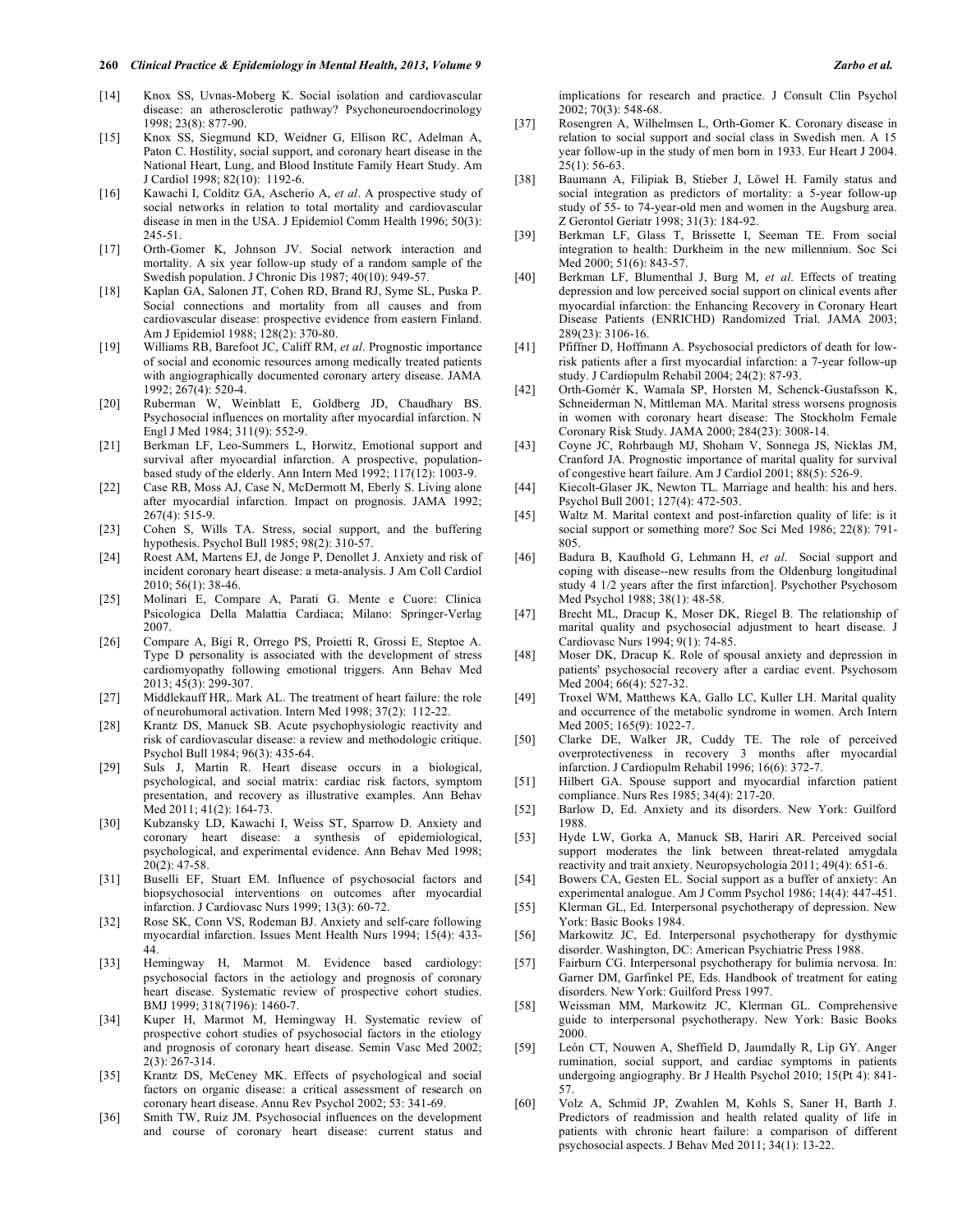- In Sickness and in Health: a Literature Review about Function Clinical Practice & Epidemiology in Mental Health, 2013, Volume 9 261
- [61] Turner A, Phillips L, Hambridge JA, Baker AL, Bowman J, Colyvas K. Clinical outcomes associated with depression, anxiety and social support among cardiac rehabilitation attendees. Aust N Z J Psychiat 2010; 44(7): 658-66.
- [62] Cohen S, Gottlieb BH, Underwood LG. Social relationships and health. In: Cohen S, Gottlieb BH, Underwood LG, Eds. Social support measurement and intervention:A guide for health and social scientists. New York: Oxford University Press 2000.
- [63] Coyne JC, Ellard JH, Smith DE. Unsupportive relationships, interdependence, and unhelpfulex changes, In: Sarason IG, Sarason BR, Pierce G, Eds. Social Support: An Interactional View, NewYork: Wiley 1990.
- [64] Cohen S. Measuring the functional components of social support. In: Sarason IG, Sarason BR, Eds. Social Support: Theory, Research, and Applications. Boston, MA: Martinus Nijhoff Publishers 1985.
- [65] Lyons R. Close Relationships Through Chronic Health and Illness. NewYork: Sage 1995.
- [66] Hogan R. Development of an empathy scale. J Consult Clin Psychol 1969; 33(3): 307-16.
- [67] Davis MH. Empathy: Negotiating the border between self and other. In: Tiedens LZ, Leach CW, Eds.The social life of emotions, Cambridge: Cambridge University Press 2004.
- [68] Richardson DR. Empathy as a cognitive inhibitor of interpersonal aggression. Aggress Behav 1994; 20: 275-89.
- [69] Davis MH, Kraus LA. Dispositional empathy and social relationships. Advances in personal relationships, In: Jones WH,. Perlman D, Eds. Advances in Personal relationships London: Kingsley 1991.
- [70] Underwood B, Moore B. Perspective-taking and altruism. Psychol Psychol 1982; 91: 143-73.
- [71] Eisenberg N, Fabes RA. Prosocial development. Handbook Child Psychol 1998; 3: 701-78.
- [72] Bowlby J. Attachment and loss: Separation, anxiety, and anger. New York: Basic Books 1973; Vol. 2.
- [73] Bowlby J. Attachment and loss: Loss. New York: Basic Books 1980; Vol. 3
- [74] Bowlby J. Attachment and loss: Attachment. New York: Basic Books 1982; Vol. L
- [75] Carnelley K, Janoff-Bulman R. Optimism about love relationships: General vs. specific lessons from one's personal experiences. J Soc Pers Relat 1992; 9: 5-2.
- [76] Collins NL, Read SJ. Adult attachment, working models, and relationship quality in dating couples. J Pers Soc Psychol 1990; 58(4): 644-63.
- [77] Feeney JA, Noller P. Attachment styles as a predictor of adult romantic relationships. J Pers Soc Psychol 1990; 55: 281-91.
- [78] Hazan C, Shaver P. Romantic love conceptualized as an attachment process. J Pers Soc Psychol 1987; 52: 511-24.
- [79] Bretherton I. Attachment theory: Retrospect and prospect. In: Bretherton I, Waters E (Eds.), Growing points of attachment theory and research. Monogr Soc Res Child Dev 1985; 50: 3-35.
- [80] Dozier M, Stovall-McClough KC, Albus KE. Attachment and psychopathology in adulthood. In: Cassidy J, Shaver PH, Eds. Handbook of attachment: Theory, research, and clinical applications. New York: Guilford Press 2008.
- [81] George C, West M. Developmental vs. social personality models of adult attachment and mental ill health. Br J Med Psychol 1999; 72: 285-303.
- [82] Kafetsios K, Sideridis GD. Attachment, social support and wellbeing in young and older adults. J Health Psychol 2006; 11(6): 863- 75.
- [83] Lafontaine MF, Be'langer C, Gagno C. Comparisons of close relationships: An evaluation of relationship quality and patterns of attachment to parents, friends, and romantic partners in young adults support seeking, caregiving, and conflict management: evidence from an observational study with couples. Eur J Psychol 2009; 3: 9-24.
- [84] Bureau JF, Easterbrooks MA, Lyons-Ruth K. Maternal depressive symptoms in infancy: unique contribution to children's depressive symptoms in childhood and adolescence? Dev Psychopathol 2009; 21(2): 519-37.
- [85] Raja SN, McGee R, Stanton WR. Perceived attachments to parents and peers and psychological well-being in adolescence. J Youth Adoles 1992; 21: 471-85.
- [86] Brassard A, Shaver PR, Lussier Y. Attachment, sexual experience, and sexual pressure in romantic relationships: A dyadic approach. Pers Relationships 2007; 14: 475-93.
- [87] Mikulincer M, Shaver PR. Attachment in adulthood: Structure, dynamics, and change. New York, NY: Guilford Press 2007.
- [88] McWilliams LA., Cox BJ., Enns MW., Impact of adult attachment styles on pain and disability associated with arthritis in a nationally representative sample. Clin J Pain 2000; 16(4): 360-4.
- [89] Ciechanowski P, Sullivan M, Jensen M, Romano J, Summers H. The relationship of attachment style to depression, catastrophizing and health care utilization in patients with chronic pain. Pain 2003; 104(3): 627-37.
- [90] Meredith PJ, Strong J, Feeney JA. Adult attachment variables predict depression before and after treatment for chronic pain. Eur J Pain 2007; 11(2): 164-70.
- [91] McWilliams LA, Bailey SJ. Associations between adult attachment ratings and health conditions: evidence from the National Comorbidity Survey Replication. Health Psychol 2010; 29(4): 446- 53.
- [92] Davila J, Kashy DA. Secure base processes in couples: daily associations between support experiences and attachment security. J Fam Psychol 2009; 23(1): 76-88.
- [93] Cobb RJ, Davila J, Bradbury TN. Attachment security and marital satisfaction: The role of positive perceptions and social support. Pers Soc Psychol Bull 2001; 27(9): 1131-43.
- [94] Cordova MJ, Cunningham LL, Carlson CR, Andrykowski MA. Social constraints, cognitive processing, and adjustment to breast cancer. J Consult Clin Psychol 2001; 69(4): 706-11.
- [95] Black K, Lobo M. A conceptual review of family resilience factors. J Fam Nurs 2008; 14(1): 33-55.
- [96] Benson LA, McGinn MM, Christensen A. Common principles of couple therapy. Behav Ther 2012; 43(1): 25-35.
- [97] Halford WK. Marriage and relationship education: What works and how to provide it. New York, NY: Guilford Press 2011.
- [98] Olson DH, Russell CS ,Sprenkle DH. Circumplex model of marital and family systems: VI. Theoretical update. Fam Process 1983;  $22(1): 69-83.$
- [99] Hilton BA, Koop PM. Family communication pattern in coping with early breast cancer. West J Nurs Res 1994; 16(4): 366-91.
- [100] McAdams DP. Intimacy: The need to be close. New York: Doubleday 1989.
- [101] Perlman D, Fehr B. The development of intimate relationships, in Intimate relationships: Development, dynamics, and deterioration, In: Perlman D, Duck S, Eds. Sage: Newbury Park, CA 1987.
- [102] Reis HT, Shaver P Intimacy as an interpersonal process, in Handbook of interpersonal relatioships. In: Duck S, Ed, Wilev: Chiehester, UK 1988.
- [103] Myers DG. The pursuit of happiness: Who is happy-and why. New York: William Morrow 1992.
- [104] Reis HT, Wheeler L, Kernis MH, Spiegel N, Nezlek J. On specificity in the impact of social participation on physical and psychological health. J Pers Soc Psychol 1985; 48(2): 456-71.
- [105] Chelune GJ, Waring EM. Nature and assessment of intimacy. In: Advances in psychological assessment. McKeynolds P, Chelune GJ, Eds. Jossey-Bass: San Francisco 1984.
- [106] Brown GW, Harris T. Social origins of depression. New York: Free Press 1978.
- [107] Weiss RS. Loneliness: The experience of emofional and social isolation. Cambridge, MA: MIT Press 1973.
- [108] Miller RS, Lefcourt HM. Social intimacy: an important moderator of stressful life events. Am J Commun Psychol 1983; 11(2): 127- 39.
- [109] Hobfoll SE, Lerman M. Personal relationships, personal attributes, and stress resistance: mothers' reactions to their child's illness. Am J Commun Psychol 1988; 16(4): 565-89.
- [110] Waltz M, Badura B, Pfaff H, Schott T. Marriage and the psychological consequences of a heart attack: a longitudinal study of adaptation to chronic illness after 3 years. Soc Sci Med 1988; 27(2): 149-58.
- [111] Cohen S, Doyle WJ, Skoner DP, Rabin BS, Gwaltney JM Jr. Social ties and susceptibility to the common cold. JAMA 1997; 277(24): 1940-4.
- [112] Ford ES, Loucks EB, Berkman LF. Social integration and concentrations of C-reactive protein among US adults. Ann Epidemiol 2006; 16(2): 78-84.